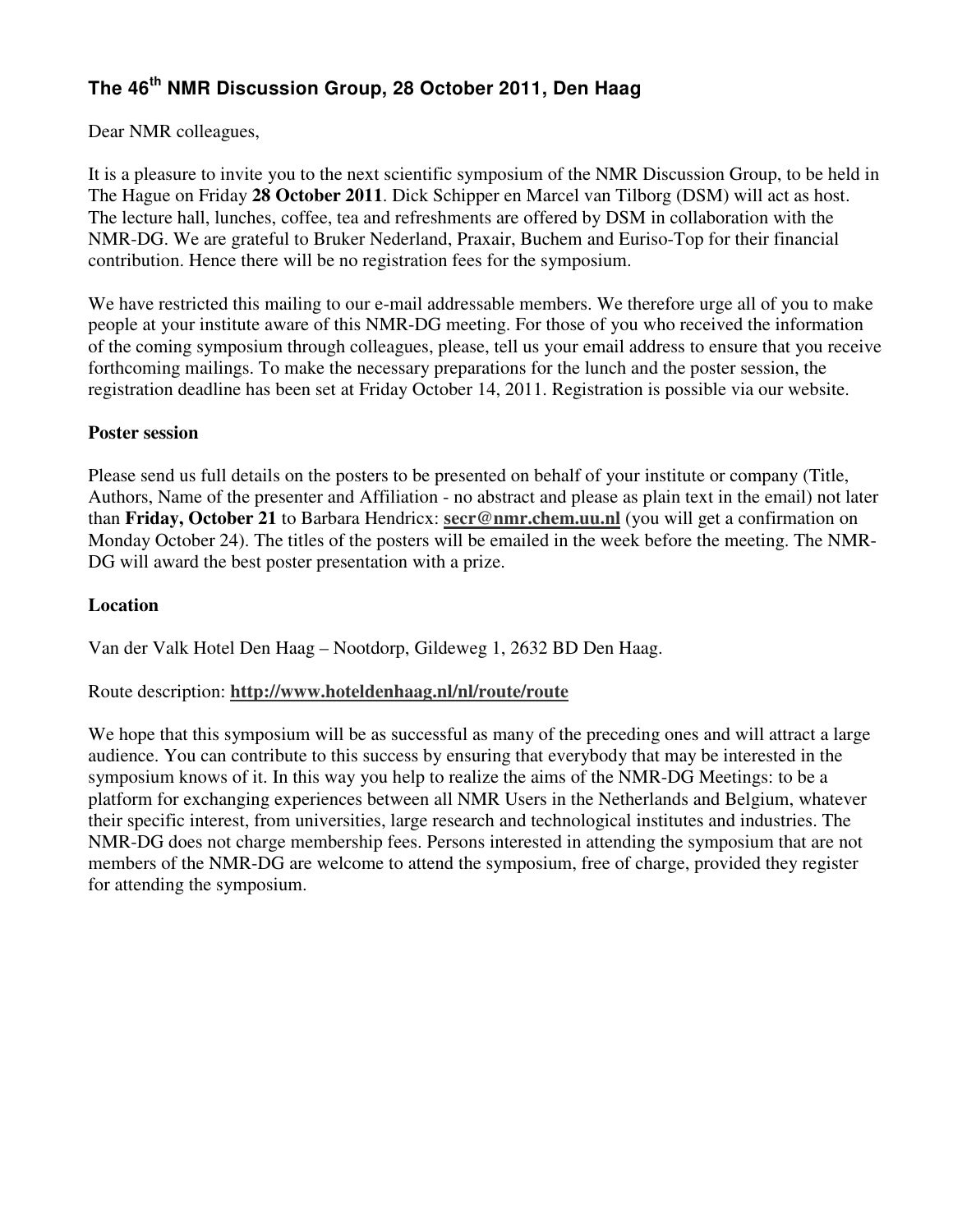### **Programme**

09.30 Reception with coffee

10.00 Marcel van Tilborg (DSM), Opening and Welcome

10.25 Dick Schipper (DSM, Delft)

10.55 Victor Litvinov (DSM, Geleen) Morphology, Phase Composition, and Molecular Mobility in Polyamide Films in Relation to Oxygen Permeability.

11.20 Mithun Goswami (Radboud University, Nijmegen) NMR of Quadrupolar Systems - Dealing with low Sensitivity and large Linewidths.

11.45 Bela Bode (Leiden University), Photo-CIDNP MAS NMR sheds light on the primary charge separation in plant photosynthesis.

12.10-13.00 Poster session and lunch buffet offered by DSM, Delft

13.00 Hugo van Ingen (Utrecht University) Influence of strong  $3J_{HH}$  coupling on measurement of <sup>1</sup>J<sub>CH</sub> coupling constants in carbohydrates.

13.25 Leo Pel (TU Eindhoven), Fire behaviour of building materials as studied by NMR

13.50 Justin van der Hooft (Wageningen University), The use of MSn and MS guided HPLC-SPE-NMR for metabolite identification in complex extracts from plants and human body fluids.

14.15 Coffee break and poster session continued

15.00 Alia Oktaviani (University of Groningen), Comprehensive determination of protein tyrosine pKa values for photoactive yellow protein using indirect 13C NMR spectroscopy

15.25 Bharat Somireddy Venkata (Leiden University) Binding orientations of a peptide on the c-Src SH3 domain studied by paramagnetic NMR.

15.50 Tobias Madl (Utrecht University), Dissecting the potential of solvent PREs for structural analysis of large proteins and their complexes using sparse data

16.15-16.20 Closure

16.20-17.30 Drinks offered by DSM, Delft.